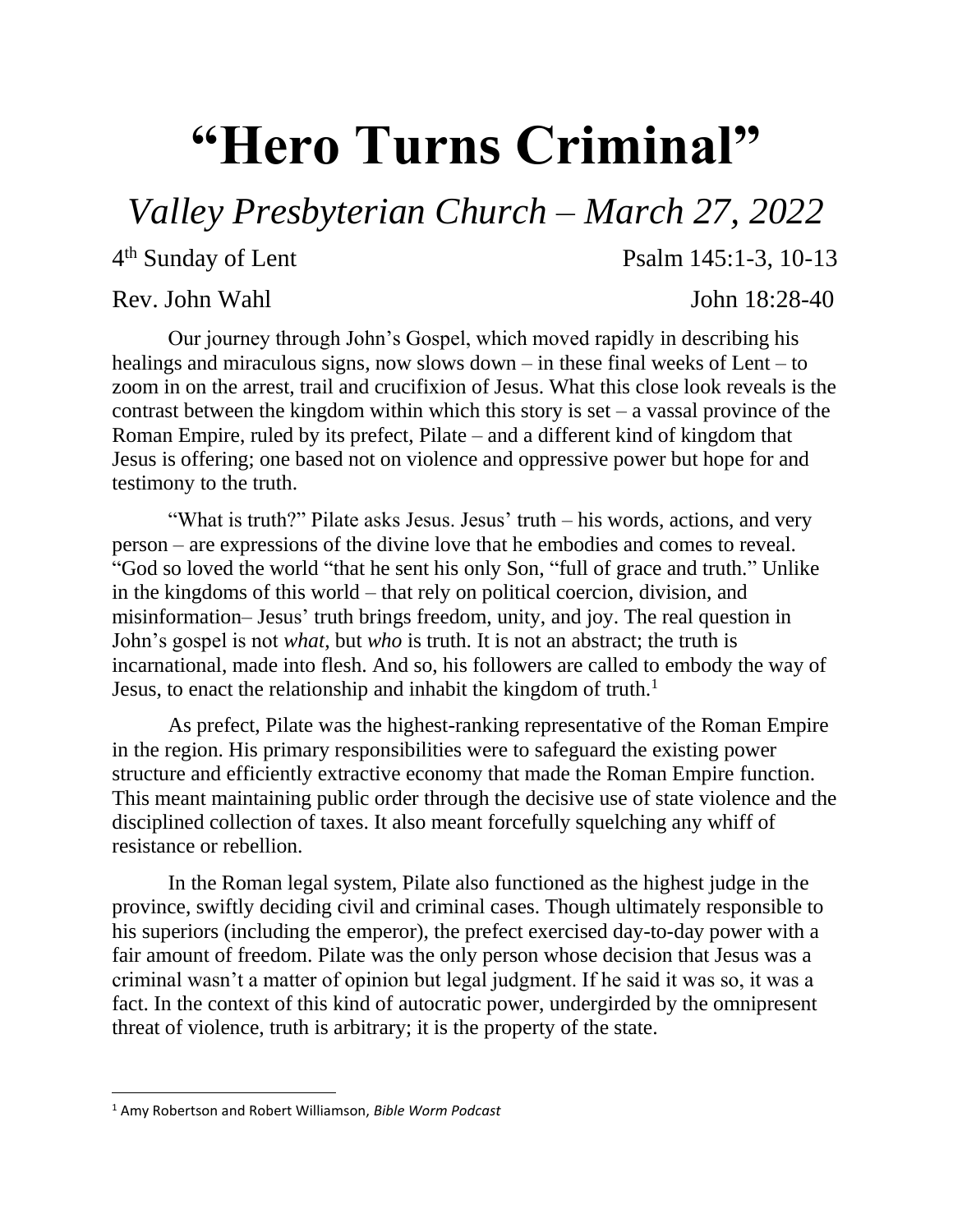Jerusalem would have been full of pilgrims who had traveled there for the Passover, and crowds can be unpredictable and volatile. This concern about crowd control is likely the reason Pilate himself his here; he probably preferred to be at his palace by the Caesarea seaside, a more modern and less superstitious place than Jerusalem with fewer zealots and less sacrificial blood.

So, when Jesus is presented at Pilate's doorstep on the morning of the Passover Day, he – in the interest of keeping order – pays attention. He steps outside to meet them, demonstrating respect for the Jewish religious leaders – who would have become defiled upon entering a gentile residence – and asks them what charge they bring.

Their response would be comical in any other setting: "If he had done nothing wrong," if he were not a criminal, "we wouldn't have handed him over to you." It's a lame answer to the question of accusation. This is the language of a lynch mob or a kangaroo court, and Pilate's first impulse seems to be avoiding involvement. *This sounds like your problem*, "Take him yourselves and judge him according to your Law."

The Jewish leaders say they're not allowed to enact capital punishment, which isn't the full truth. Jewish law did allow death by stoning, provided there was unanimous agreement on the ruling council. Perhaps they didn't have the votes; maybe they were aware of the bad optics and internal divisions it would cause. For whatever reason, they preferred to hang the blame on Rome. Thus, they needed a favor from Pilate; they ask him to use the violent machinery of the empire to handle their problem.<sup>2</sup>

There is an important translation decision to consider here. While our text consistently describes this group backing, even insisting on, crucifying Jesus as the "Jewish leaders," many translations simply call them the "Jews." As we know, and as has become obvious over the last month as we've watched Putin lead his nation into war against its neighbor, Ukraine, no nation is a monolith; often times, the aims and interests of leaders are in direct contrast to those of some or even most of its citizens. Tragically, leaders will use any means available – lies, misinformation, coercion, and unholy alliance – even at unconscionable cost, to amass or maintain power.

Too many times, throughout history, this story of unholy alliance of particular people seeking to hold on to fragile power in the setting of empire has led to broad and brutal acts and attitudes of anti-Semitism. Just as not every person of German or Japanese heritage should have been held responsible for the actions of their nation's leaders in the Second World War; and just as not all, or even most, Russians today buy into the disinformation and lies that Putin promotes; not all Jews in Jesus' day

 $\overline{\phantom{a}}$ 

<sup>2</sup> From *Worship-Well* weekly resources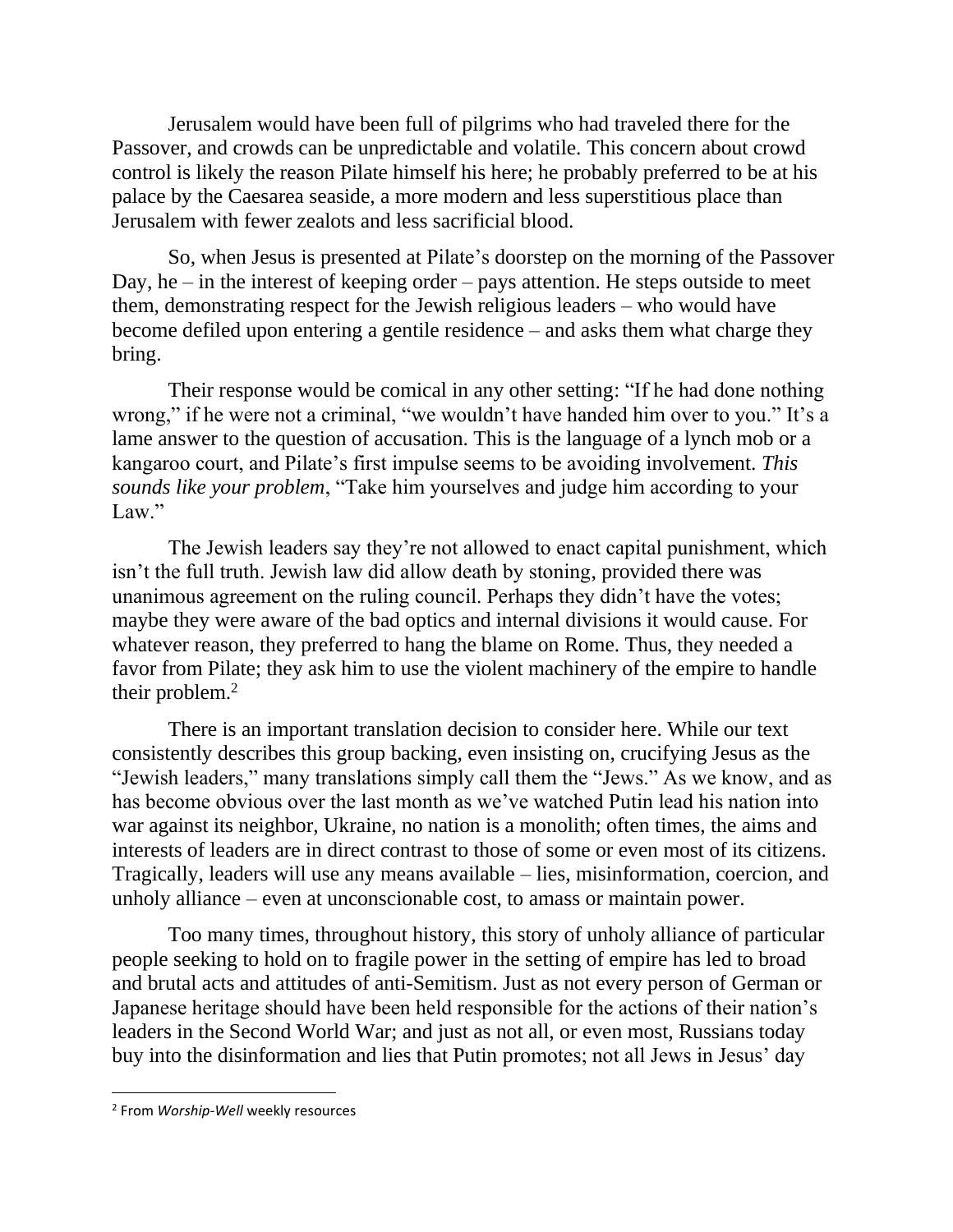sought or colluded in his death. To place blame there is to dismiss the wider human tendency to act on fear and ally with power.

When Pilate goes inside to question Jesus, he is looking for facts. He is not a Jew; while he is sensitive to the ritual request of the Jewish leaders, he is not trying to remain pure. Instead, he is performing a threat assessment to determine how much force he'll need to use to keep control of the situation. His questions to Jesus try to establish some baseline of information: "Are you a king?" "What have you done?"

Jesus has not claimed to be a king, but he responds to Pilate in terms that he might be able to understand. "My kingdom isn't from here," Jesus says. If it were, then his followers would be acting in the same way as those embedded in the Roman system; they would employ lies and coercion, they would seek and maintain power through the pervasive threat of violence. All their decisions would be based on calculations of fear and control.

In this world – the world of empire and unholy alliance – being a king/autocrat means there are people who will coerce, lie, and fight (commit violence) for you. The way of Jesus rejects the need for threats of violence. Jesus' kingdom – which he embodied in the act of washing the feet of his followers – is not from here. And even though Jesus introduced this different way of ruling in this world, and encouraged his followers to testify to its truth, it is hard for us humans to make this course correction; it can be dangerous, it can even get you killed.

This week's Lenten devotional focuses on Vincent Van Gogh's depiction of the Parable of the Sower from Luke, chapter 13. In this parable, Jesus describes God's kingdom as being like a farmer going out into the field to sow seed; scattering it liberally, seemingly without discretion, across the ground. During his brief career, Van Gogh depicted this story in his art more than thirty times, two of which we have to look at here today. In both, the field is lit by a low, bright sun – maybe it is dusk, maybe dawn. In the second, the sun appears like a halo, framing the bowed head of the Sower. The tree may well represent the cross upon which the planter, after finishing working with the soil, would be raised up.

Of course, the gospels are full of these images from farming; portraying a God that is planting, pruning, feeding, watering, and providing growth. God so loves the world – the earth and all its created things – that God cannot leave it alone. Instead, God becomes flesh and lives among us, teaching us how to love and serve each other, how to return and become restored in good relationship. In this different kingdom, the king comes not to be served, but to serve; not to maintain power through violence and lies, but to embody truth; not to steal and destroy from the flock, but to protect them, even laying down life for them.